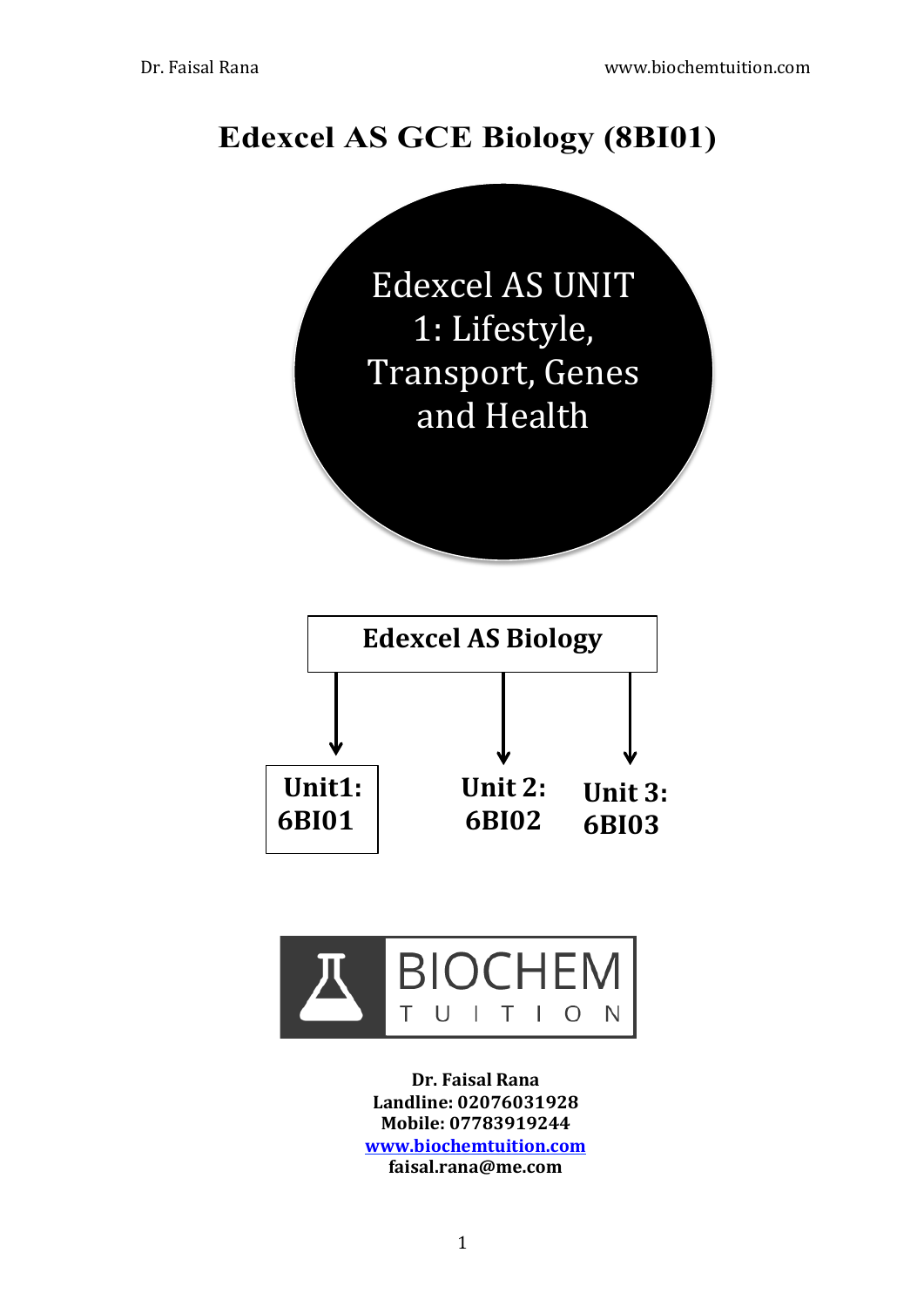|--|

1. Exam paper- Unit 1: The Core Principles of Chemistry Thursday  $21^{st}$  May 2015 (afternoon)

20 % of Advanced GCE Biology

#### **Overview of content**

- 1. Module 1: Lifestyle, health and risk.
- 2. Module 2: Genes and health.

#### **Overview of assessment**

1. The unit is assessed through a 1-hour and 30 min examination paper set and marked by Edexcel.

2. The total number of marks is 80 and contains objective questions, shortanswered and structured questions.

3. Grades A–E are available.

4. Grades assessment by year:

| Year         | Raw Marks to  | Raw Marks to       |
|--------------|---------------|--------------------|
|              | 90 % UMS - A* | 80 % UMS grade 'A' |
| Jan 2009     |               | 52                 |
| Jun 2009     |               | 49                 |
| Jan 2010     |               | 57                 |
| Jun 2010     |               | 54                 |
| Jan 2011     |               | 56                 |
| Jun 2011     |               | 58                 |
| Jan 2012     |               | 59                 |
| Jun 2012     |               | 56                 |
| Jan 2013     |               | 63                 |
| Jun 2013     |               | 58                 |
| Jun 2013 - R |               | 58                 |
| Jun 2014     |               | 54                 |
| Jun 2014 -R  |               | 54                 |
| Jun 2015     | 7             | 7                  |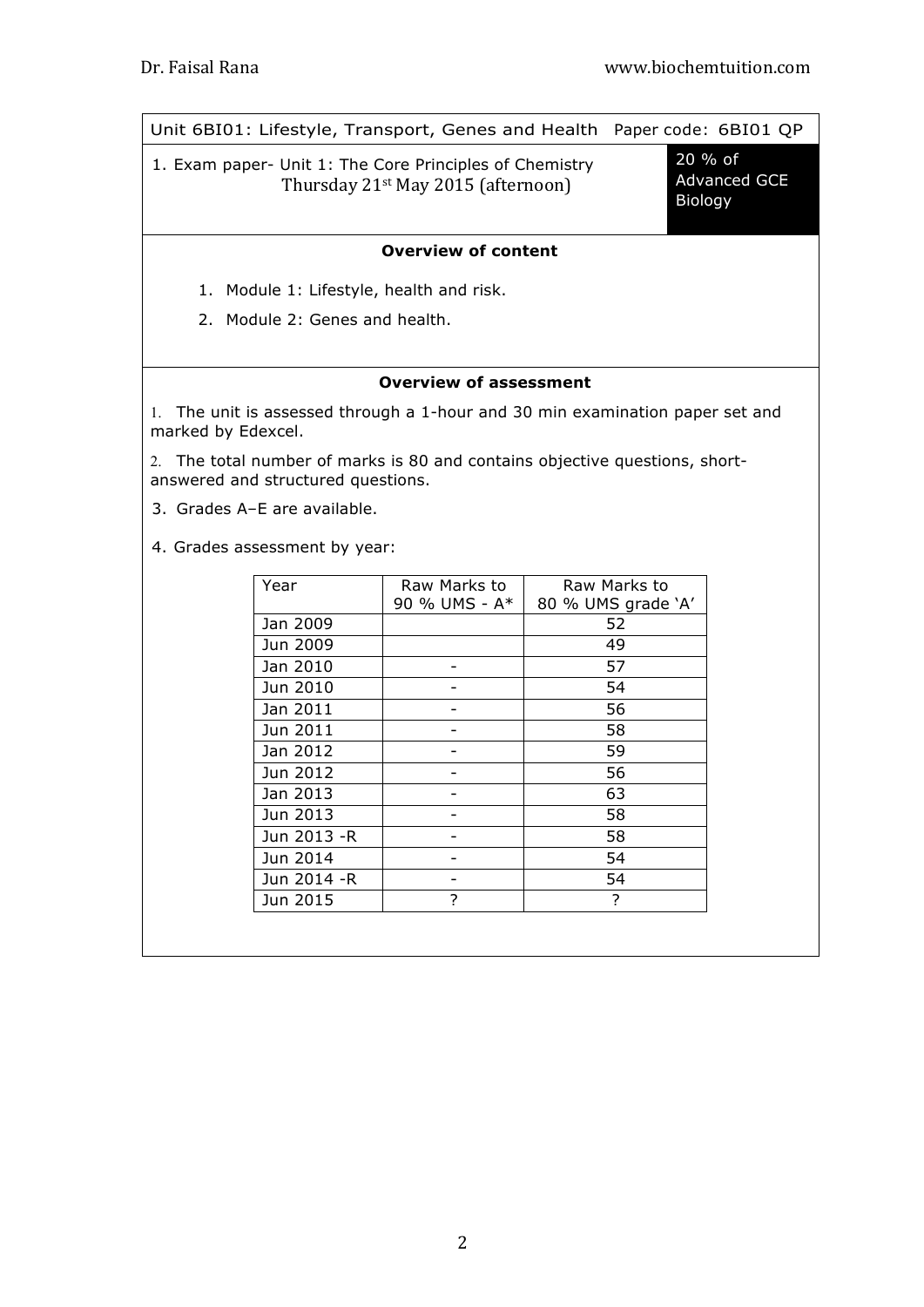

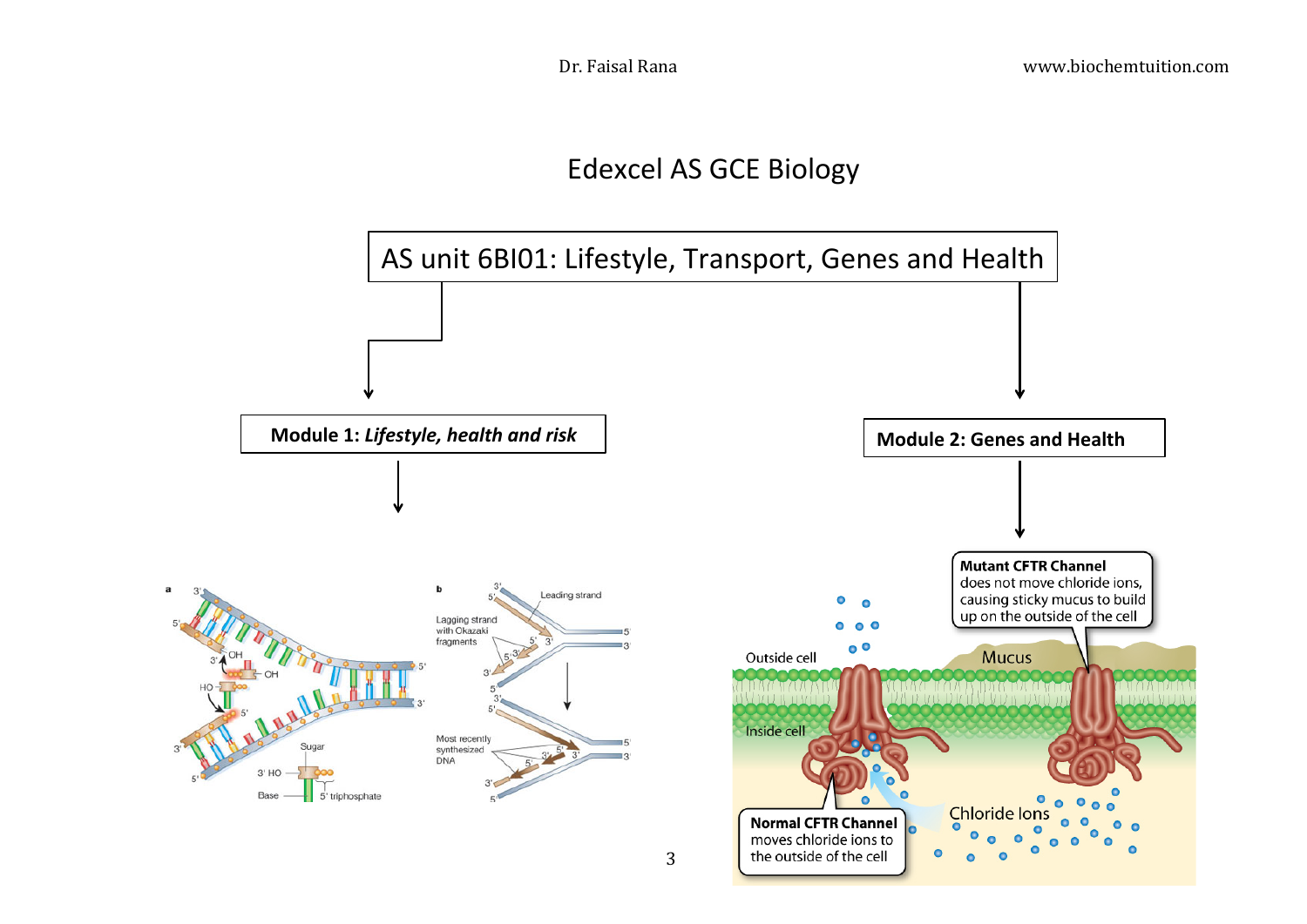## **How BioChem Tuition prepares their students for 6BI01: Lifestyle, Transport, Genes and Health?**

BioChem Tuition has a three-pronged strategy to attack AS unit 6BI01 that prepares students for A or  $A^*$ .

1. **Detailed 6BI01 knowledge:** The students will study the specification of Edexcel  $6B101$  alongside extensive practice of examination style questions to help them retain the content of the specification. The students will receive detailed 6BI01 notes prepared by BioChem Tuition..

### **Key features**

- $\checkmark$  6BI01 specification notes.
- $\checkmark$  6BI01 examination style past examination questions.
- $\checkmark$  1-2-1 help in understanding the key examiner points.
- $\checkmark$  Revision notes and charts to aid revision.
- 2. **Practice Edexcel past examination papers (1995-2014):** The students will complete at least 10 years of Edexcel past exam papers. BioChem Tuition will provide all the past papers in printed form to the students. Candidates are required to complete past papers, which are checked and marked in light of the official examiner report and mark scheme in the presence of the student. Any mistakes will be followed up to ensure the mistakes are not repeated. The students will be shown how to maximise their marks by following our exam technique and also methods to improve comprehension of scientific questions.

#### **Key features**

- $\checkmark$  10 years of past examination papers practice.
- $\checkmark$  1-2-1 help in understanding the exam technique.<br> $\checkmark$  Revisit the mistakes and practice relevant questi

Revisit the mistakes and practice relevant questions to ensure the mistakes are not repeated.

 $\checkmark$  Past paper practice can be extended by solving 6BI01 style questions from AQA, CIE and OCR exam boards.

3. **Mock examination practice:** Mock 6BI01 examination practice to give student feedback on the likely grade achievable in the exams.

### **Key features**

 $\checkmark$  Mock examination practice to simulate exam experience, which will be marked, graded and feedback on mistakes provided.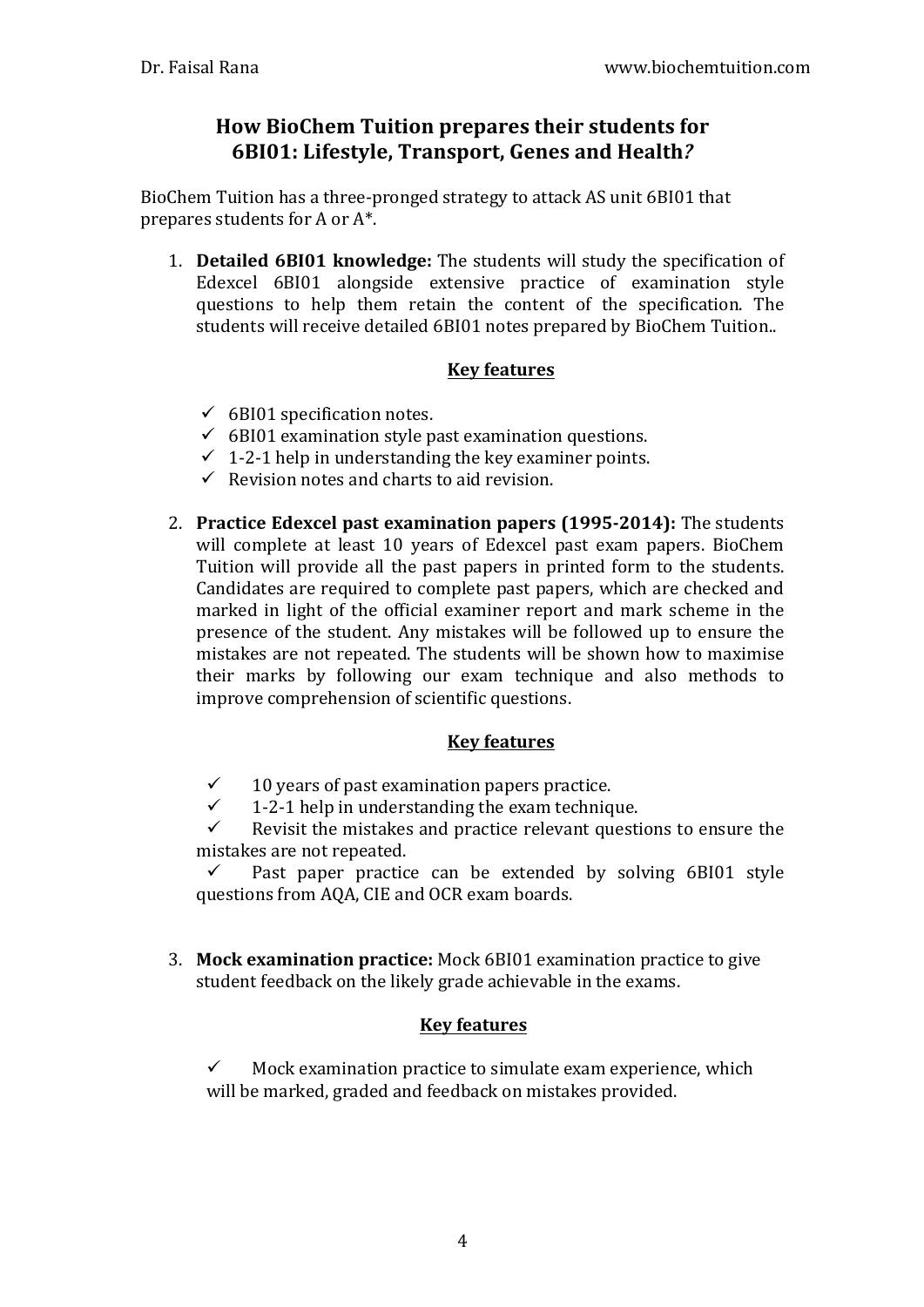|                                                                            | How To Achieve Grade 'A' or 'A*'<br><b>6BI01: Lifestyle, Transport, Genes and Health</b> |                                                             |
|----------------------------------------------------------------------------|------------------------------------------------------------------------------------------|-------------------------------------------------------------|
| <b>Intensive tutoring</b>                                                  | Past papers practice (1995-2014)                                                         | <b>Mock examination practice</b>                            |
| 1. Cover 6BI01 Specification<br>2. Practice examination style<br>questions | 1. Solve 6BI01 past papers.<br>2. Revisit the mistakes/revise topics                     | 1. Solve mock examination papers<br>to prepare for the exam |
|                                                                            |                                                                                          |                                                             |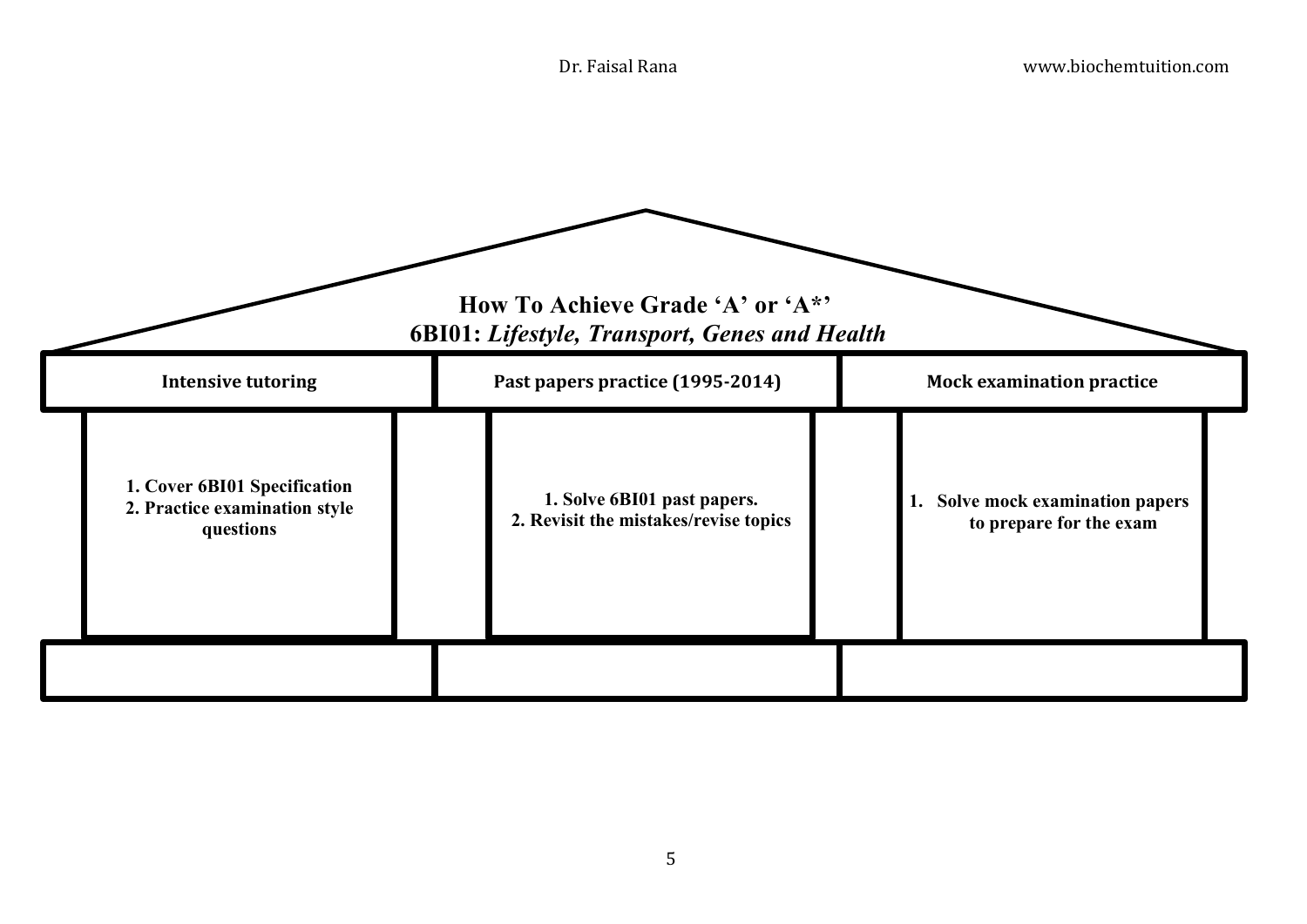# **6BI01 Tuition Plan**

| Tuition Plan for 6BI01: Lifestyle, Transport, Genes and Health                                                                                                                                                                                                                                                                                                                                                                                                                                                                                                                                                   |                     |  |
|------------------------------------------------------------------------------------------------------------------------------------------------------------------------------------------------------------------------------------------------------------------------------------------------------------------------------------------------------------------------------------------------------------------------------------------------------------------------------------------------------------------------------------------------------------------------------------------------------------------|---------------------|--|
| <b>Stage 1: Specification Topics</b>                                                                                                                                                                                                                                                                                                                                                                                                                                                                                                                                                                             | <b>Tuition time</b> |  |
| <b>Module 1: Lifestyle, Health and Risk</b>                                                                                                                                                                                                                                                                                                                                                                                                                                                                                                                                                                      | 10 hours            |  |
| Importance of water as a solvent.<br>Structures of mono-, di-, polysaccharides.<br>Condensation reactions to form disaccharides and<br>polysaccharides.<br>Triglycerides: structure and function.<br>Cardiac cycle and structure of blood vessels.<br>$\bullet$<br>Effect of Caffeine on heart rate and blood clotting<br>process<br>Atherosclerosis and risks/benefits/treatments of CVD.<br>HDLs and LDLs and the affect of diet, exercise and<br>smoking to reduce the risk of coronary heart disease.<br>Investigating the content of vitamin C in food and drink.<br>Diet, obesity and health risk factors. | 5 hour              |  |
| Practice of past examination style questions on<br>Lifestyle, Health and Risk.                                                                                                                                                                                                                                                                                                                                                                                                                                                                                                                                   | 5 hours             |  |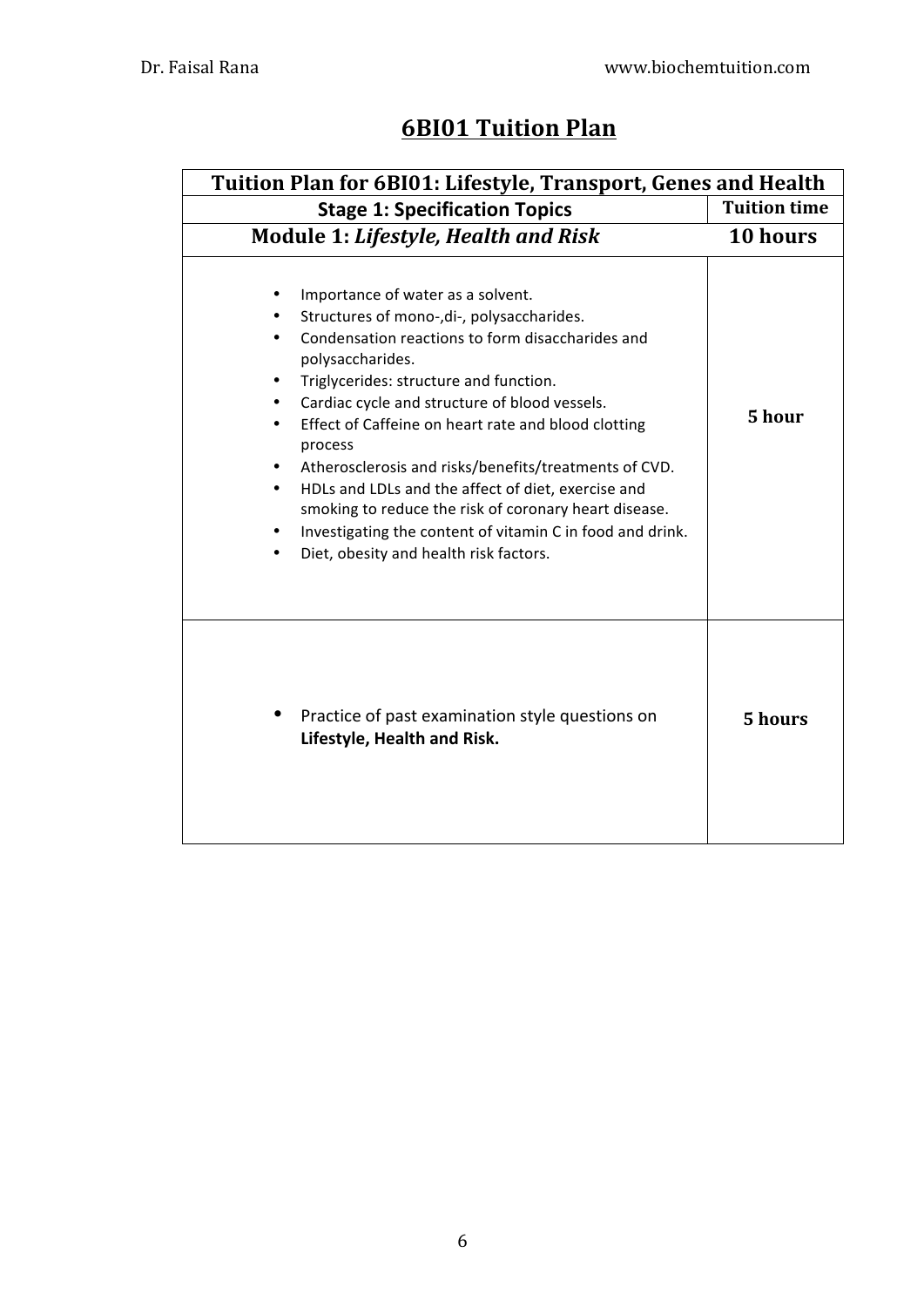| <b>Module 2: Genes and health</b>                                                                                                                                                                                                                                                                                                                                                                                                                                                                                                                                                                                                                                                                                                                                                                                                                                                                                                                                                                                                                     | 12 hours       |
|-------------------------------------------------------------------------------------------------------------------------------------------------------------------------------------------------------------------------------------------------------------------------------------------------------------------------------------------------------------------------------------------------------------------------------------------------------------------------------------------------------------------------------------------------------------------------------------------------------------------------------------------------------------------------------------------------------------------------------------------------------------------------------------------------------------------------------------------------------------------------------------------------------------------------------------------------------------------------------------------------------------------------------------------------------|----------------|
| Fluid mosaic model of cell membrane<br>Movement of substances in and out of the cell - diffusion, active<br>transport and osmosis.<br>Effect of temperature and alcohol concentration on membrane<br>٠<br>permeability.<br>Process of gas exchange in living organisms.<br>Describe the basic structure of amino acids and primary<br>$\bullet$<br>structure of proteins.<br>The mechanism and specificity of enzymes.<br>٠<br>Effect of concentrations on the rate of reactions and using initial<br>rates method to practically determine the rate of reaction.<br>The structure of DNA and the process of DNA replication<br>$\bullet$<br>including the Meselson and Stahl's classic experiment as an<br>evidence of semi-conservative replication.<br>Genetic code, transcription and translation.<br>٠<br>Gene mutations, cystic fibrosis, genetic terminology and genetic<br>٠<br>pedigree diagrams.<br>Gene therapy and germ line therapy, and prenatal screening<br>$\bullet$<br>along with social and ethical considerations of the process. | 6 hours        |
| Practice of past examination style questions on Genes and<br>health.                                                                                                                                                                                                                                                                                                                                                                                                                                                                                                                                                                                                                                                                                                                                                                                                                                                                                                                                                                                  | <b>6</b> hours |